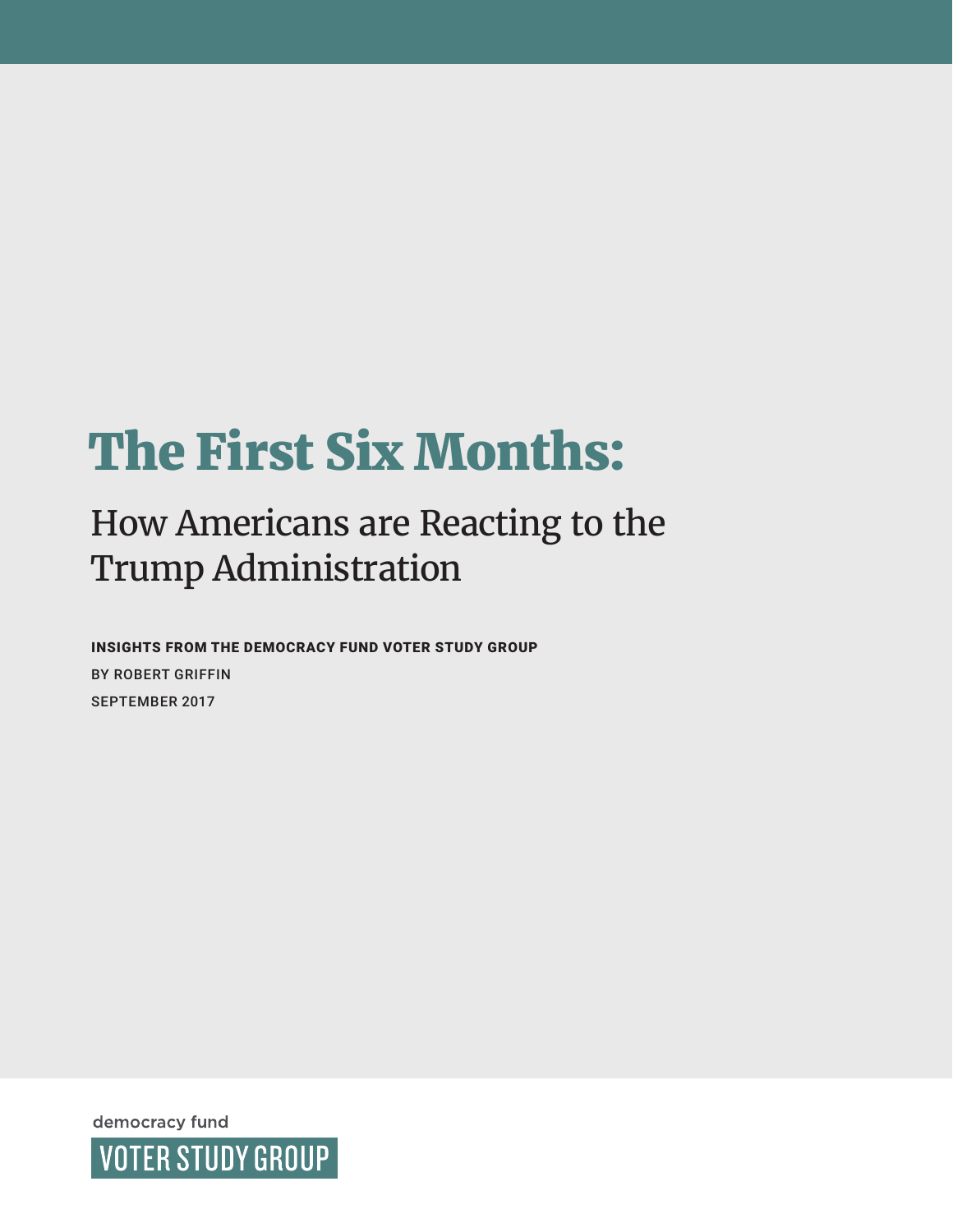#### **ABOUT THE PROJECT:**

The Democracy Fund Voter Study Group is a new research collaboration of nearly two dozen analysts and scholars from across the political spectrum examining and delivering insights on the evolving views of American voters.

As the 2016 presidential campaign unfolded, it became increasingly clear that the underlying values and beliefs driving voter decisions need to be better understood. To that end, the Voter Study Group sought not to achieve consensus, but to engage in discussion about how the views of the electorate are evolving and what the implications of those changes may be.

Special thanks to project director, Henry Olsen (Ethics and Public Policy Center); research director, John Sides (The George Washington University); report editor, Karlyn Bowman (American Enterprise Institute); Joe Goldman (Democracy Fund), and Lauren Strayer (Democracy Fund).

To learn more, visit [www.voterstudygroup.org](http://www.voterstudygroup.org).

#### **ABOUT THE SURVEY AND ANALYSIS:**

*The First Six Months* is published by the Democracy Fund Voter Study Group. It is based on the Voter Study Group's 2017 VOTER Survey (Views of the Electorate Survey). In partnership with the survey firm YouGov, the VOTER Survey interviewed 5,000 Americans in July 2017, all of whom had been previously interviewed in 2011, 2012, and 2016.

#### **ABOUT THE AUTHOR:**

Robert Griffin is director of quantitative analysis at the Center for American Progress, focusing on demographic change and American political behavior. He is the co-author and lead data analyst for the States of Change Project.

*The Democracy Fund Voter Study Group project is made possible through support from Democracy Fund. The views and opinions in this paper are those of the authors and do not necessarily reflect the views and opinions of Democracy Fund, nor of all Voter Study Group participants. Find out more about the Democracy Fund and why it supports this research at www.democracyfund.org.*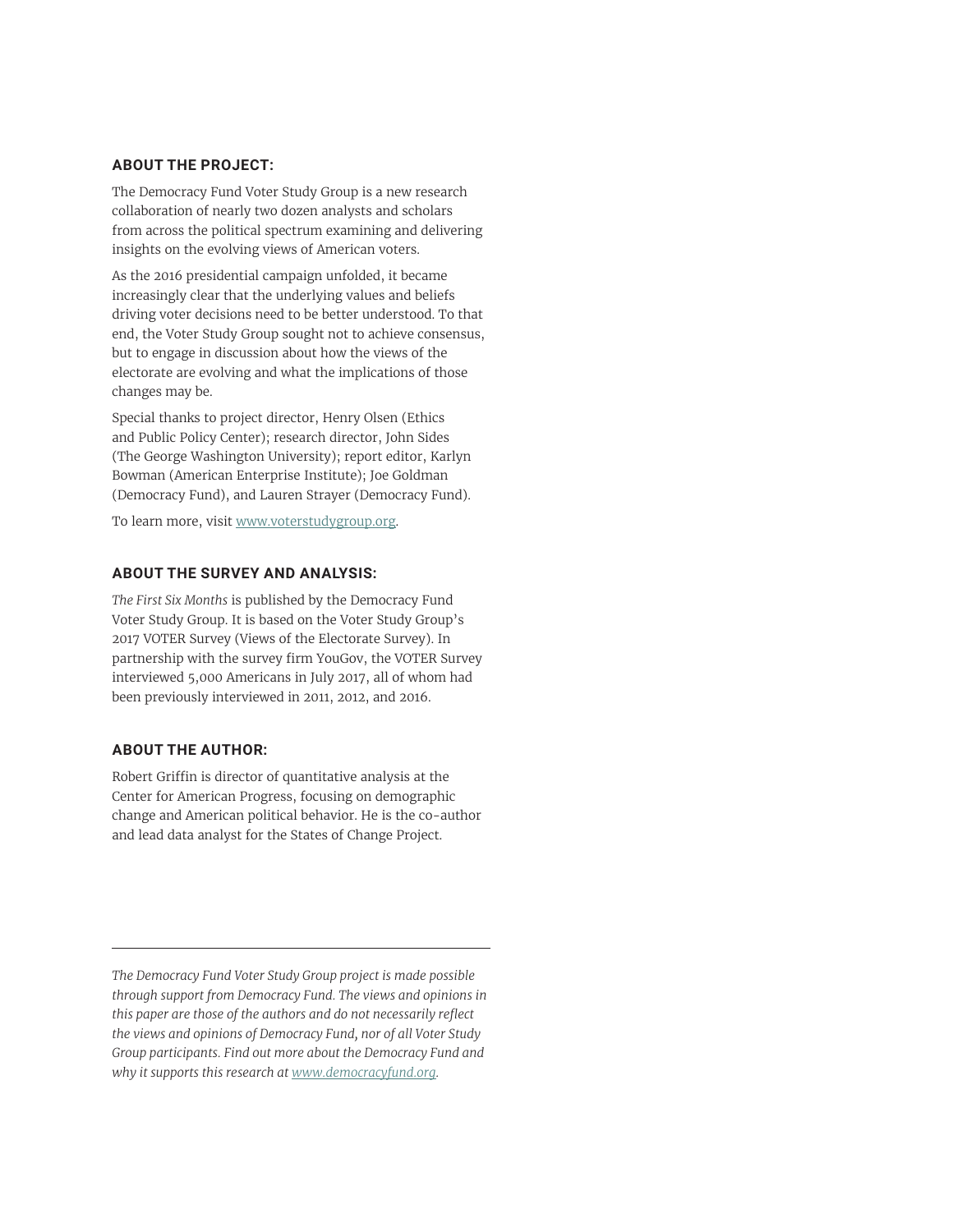In December 2016, analysts and scholars from across the political spectrum convened a<br>the Democracy Fund Voter Study Group and helped construct the VOTER Survey. This n December 2016, analysts and scholars from across the political spectrum convened as longitudinal survey interviewed 8,000 Americans who had also been interviewed in 2011 and 2012, providing unique insights into the evolving views of voters.

In July 2017, 5,000 of these respondents were once again interviewed to track their opinions on specific issues, as well as to be asked new questions about topics important to the first months of the Trump administration.

While researchers will be releasing reports examining this rich data source in the coming months, here we highlight some of the most striking initial findings.

## **Trump voters still support the President, but support is weaker among Obama-Trump voters.**

Since his inauguration in January, Trump's approval ratings have declined. Estimates vary somewhat, but major poll aggregators all agree that Trump's net approval—the percentage of voters who approve of the job he is doing minus the percentage of voters who disapprove—dropped about 15 points between inauguration and early July. In line with those results, Trump's net approval in the VOTER Survey was -12 (42 percent approve vs. 54 percent disapprove).

The intensity of Trump disapproval is stronger than the intensity of approval. Trump supporters are almost evenly distributed among those saying they "strongly" and "somewhat" approve of him, while Trump detractors mostly say that they "strongly disapprove."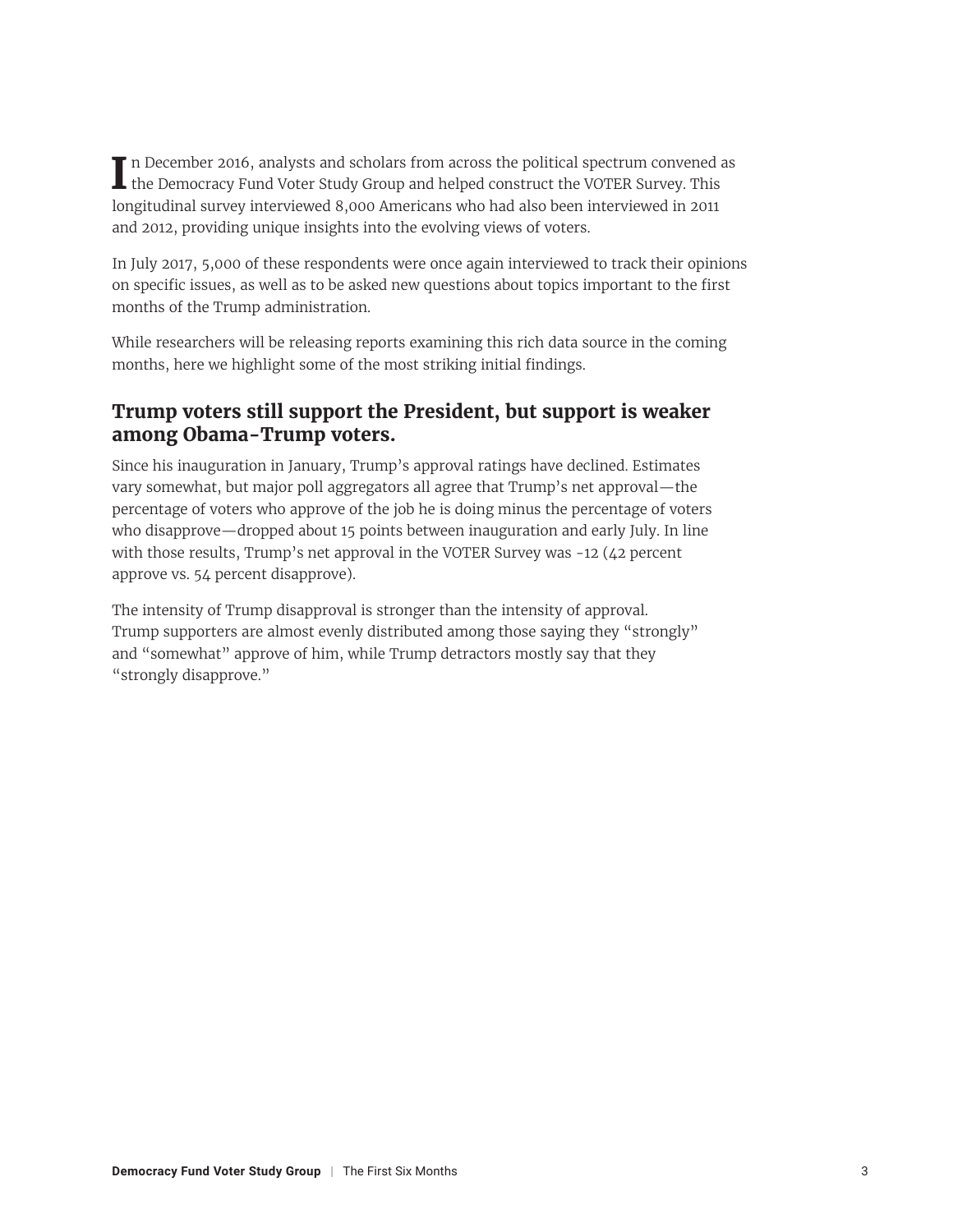

#### **Figure 1: Do you approve or disapprove of the way Donald Trump is handling his job as President?**

Trump's approval rating remains high among those who voted for him in November, based on their stated preference in the December 2016 survey. Eighty-eight percent still approve of the President while just 9 percent disapprove. Unsurprisingly, the vast majority of Clinton voters (96 percent) disapprove of Trump. Third-party voters are more divided. More disapprove of the president (59 percent) than support him (25 percent). Only 2 percent of third-party voters strongly approve of him.

Because our survey also interviewed respondents in November 2012, we can ascertain Trump's standing among those who voted for one party's candidate in 2012 and another party's candidate in 2016. Among Romney-Clinton voters, 87 percent disapprove of Trump and only 2 percent approve. Similarly, 63 percent of voters who voted for Obama in 2012 but voted third party in 2016, disapprove of Trump. Voters who voted for Romney and then a third party are more likely to support Trump, but only barely (49 percent approve and 40 percent disapprove).

Perhaps most notable are the Obama-Trump voters. Although the majority (70 percent) approves of Trump's job performance, 22 percent disapprove—a rate twice as high as that of all Trump voters.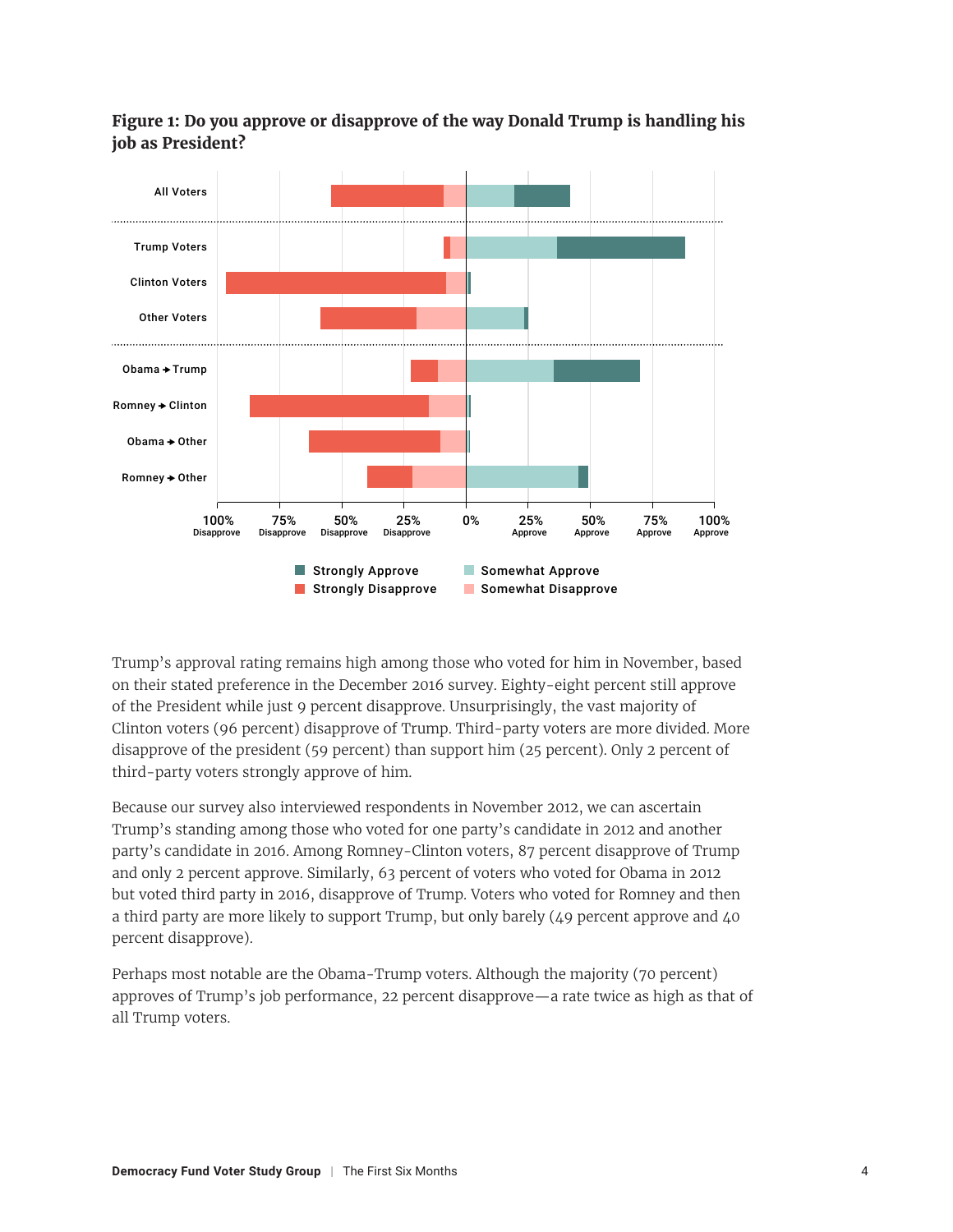#### **Very few voters regret the choices they made in 2016, but Obama-Trump voters are a notable exception.**

The strong partisanship evident in voters' views of Trump is also reflected in whether individuals regret the decisions they made in November. Overall, very few of those who report voting in the election say that they have regrets (6 percent). This is only slightly higher than when these respondents were interviewed in December 2016 (3 percent). The vast majority of voters would vote the same way given a second chance.

Trump and Clinton voters are similar: 6 percent of both groups regret the vote they made in November. Only about 3 percent of third-party voters express similar regrets. However, 16 percent of Obama-Trump voters regret voting for Trump—the highest of any group examined here. By contrast, only 3 percent of Romney-Clinton voters regret voting for Clinton.



#### **Figure 2: At this point, do you have any regrets about your vote for president in 2016?**

#### **Democrats have an early edge in the 2018 midterms because of uncertainty among Trump voters.**

While we must not over-interpret vote intention questions this far from the 2018 midterms, we can still glean insight into the current state of the electorate.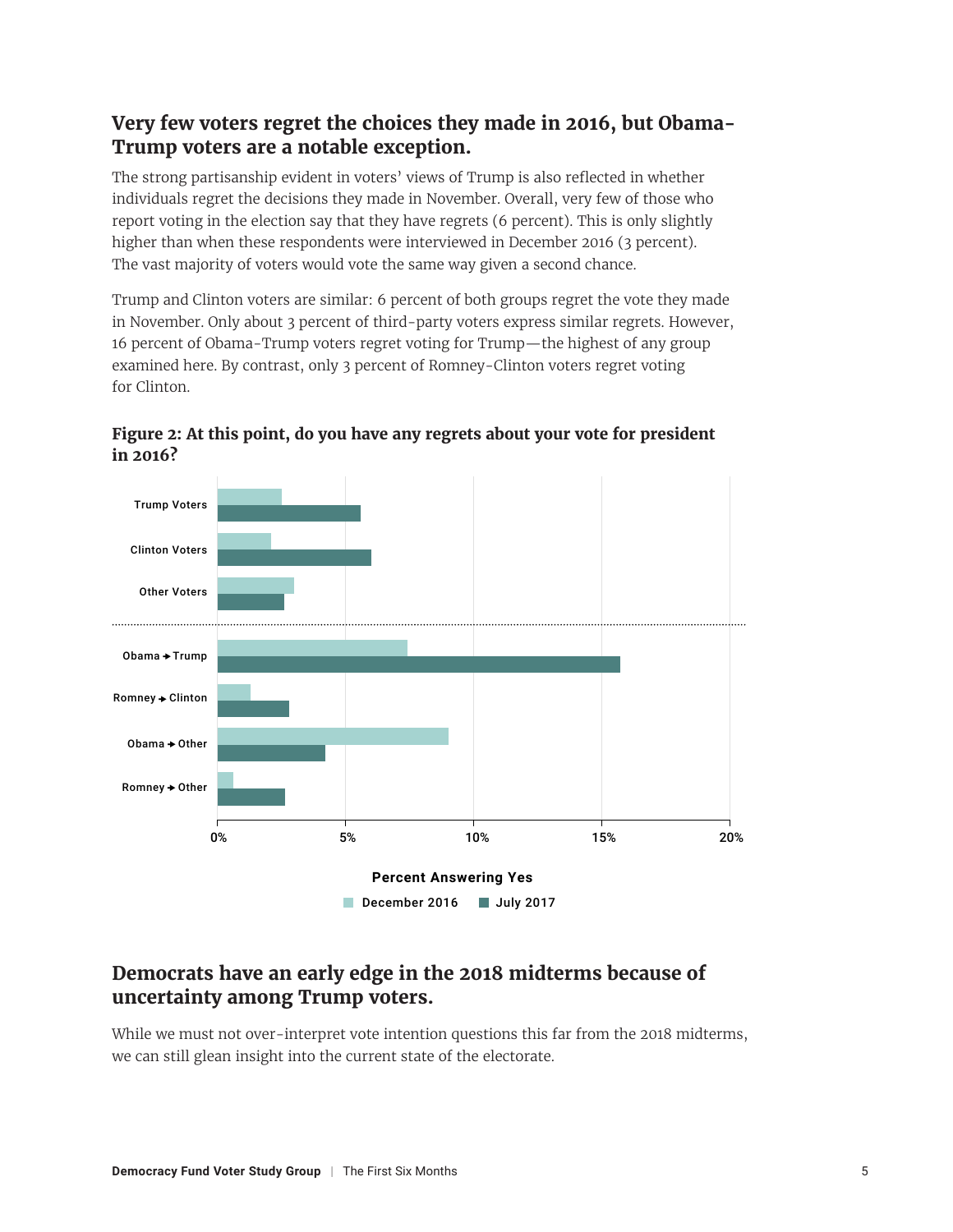In line with other July polls, the Democratic Party has a 7-point lead over Republicans in the "generic ballot" question  $-43$  percent to 36 percent. This lead derives largely from uncertainty and defection among Trump voters, about 20 percent of who say that they will vote for a third-party candidate, are uncertain whom they will vote for, or will not vote. This is more than twice the number of Clinton voters reporting the same. Most third-party voters report uncertainty or intend to vote for a third-party candidate.

Among Obama-Trump voters, Republicans have a 22-point lead, but almost 45 percent of these voters did not indicate a preference for either major party. This contrasts with Romney-Clinton voters: Democrats have a similar 22-point lead among this group; only 17 percent did not indicate a preference.



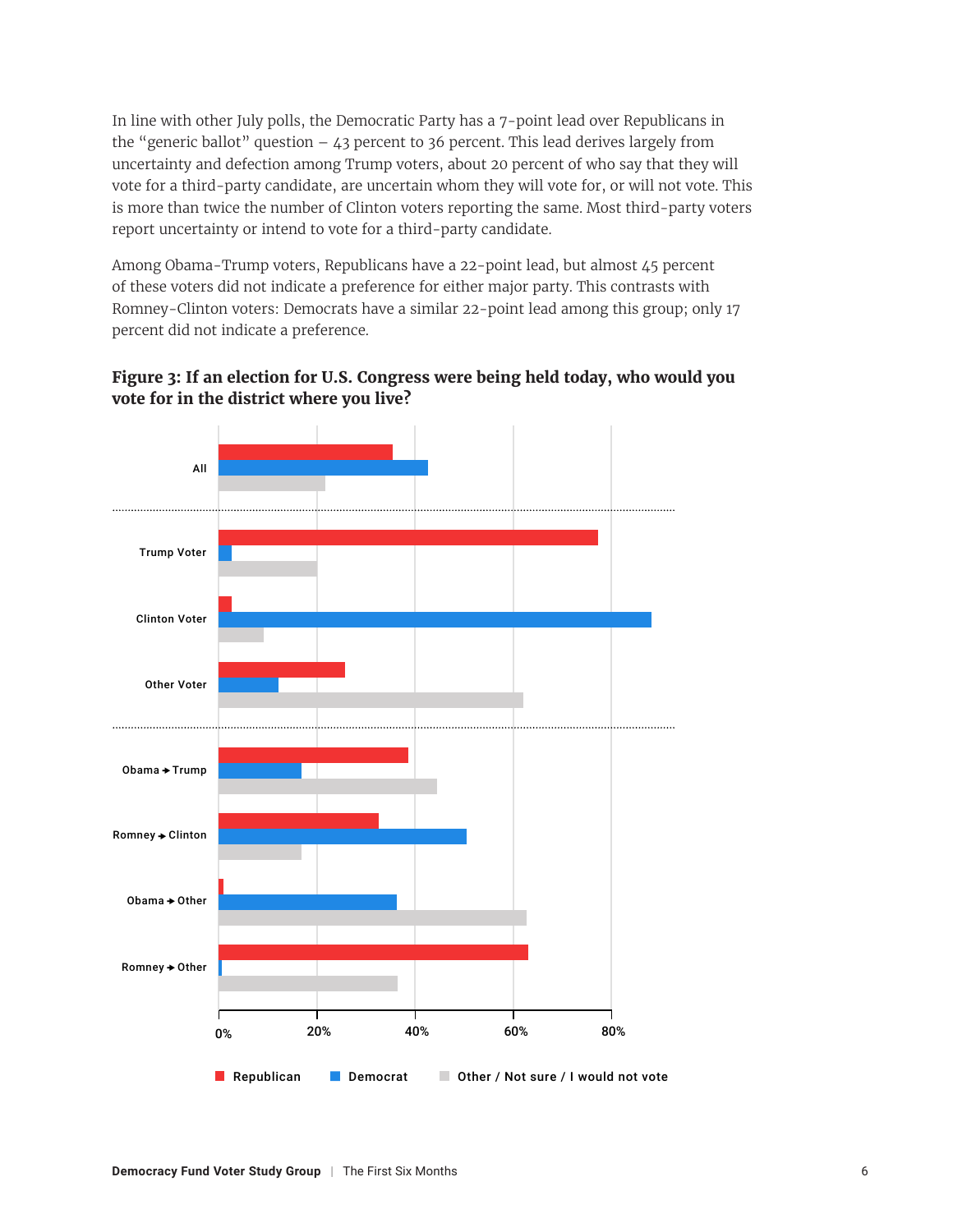# **Strong opposition outweighs strong support on two of the President's highest priorities.**

The VOTER Survey asked respondents about a series of promises that Donald Trump made during the campaign. For each of the following proposals, we asked not only whether they supported or opposed it but also whether that was a high priority for them.

- **•** Providing six weeks of paid parental leave
- **•** Repealing the Affordable Care Act (Obamacare)
- **•** Building a wall along the border of Mexico
- **•** Suspending immigration from certain countries because of concerns about terrorism
- **•** Withdrawing from the Trans-Pacific Partnership trade agreement
- **•** Reforming the tax system
- **•** Reducing corruption in the federal government

We define a "strong" position on the issue as expressing either support or opposition and also declaring that position a high priority.

Of these promises, there are only two where strong opposition outweighs strong support and they happen to be two of the President's top priorities: ACA repeal and building the border wall. On every other issue, strong support is higher than opposition.



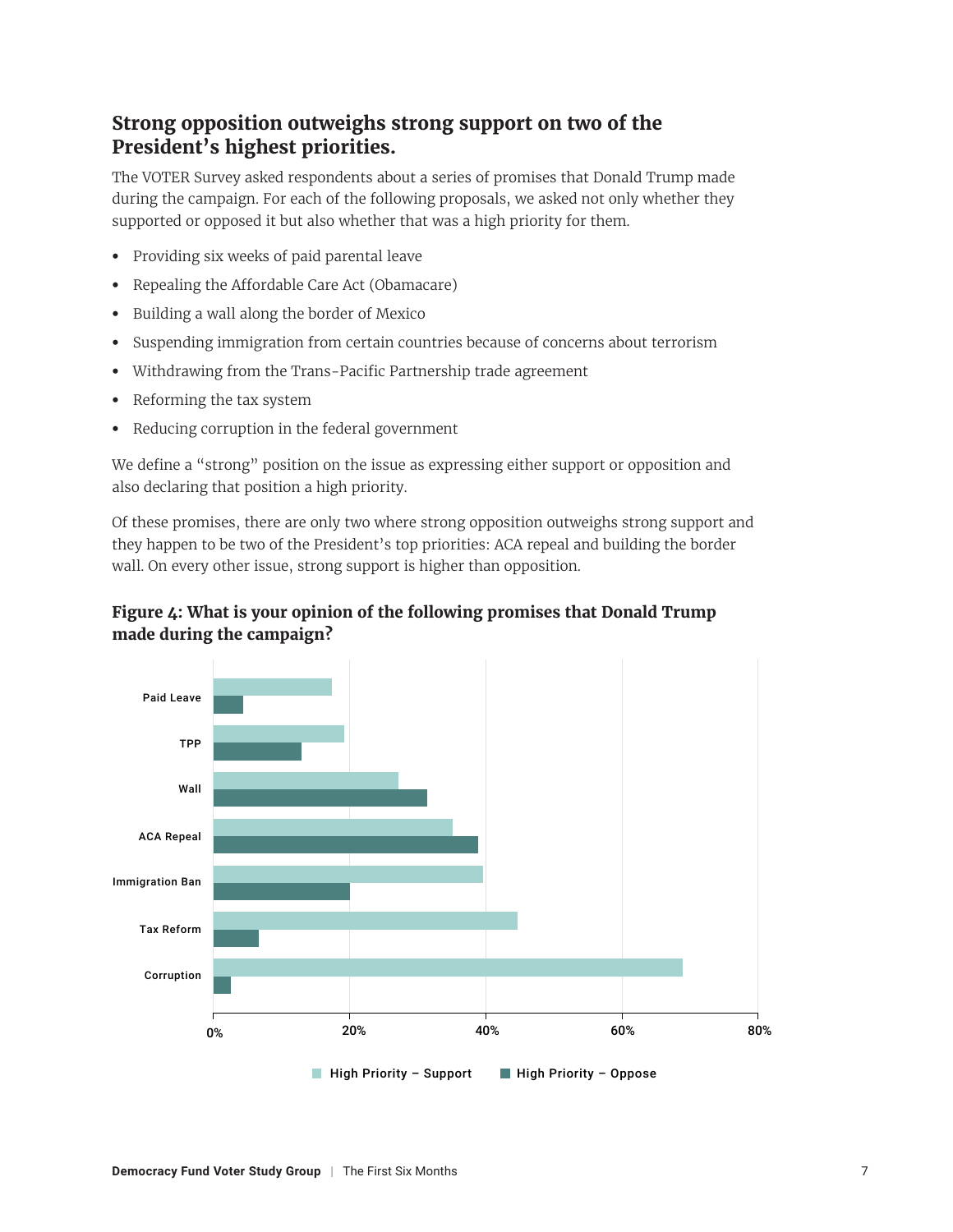#### **Despite a tumultuous six months, many other attitudes remain stable—with two exceptions.**

Between the December and July surveys, there have been only minor shifts in the importance that respondents attach to different issues and in their feelings about important racial, religious, and social groups since our November survey. There are only two issues where opinion appears to have changed significantly.

First, there was a 13-point increase in the percentage of respondents who favored increasing trade with other nations. This increase was spread more or less equally among Democrats, Independents, and Republicans. This increase is striking because it runs counter to the rhetoric and policy of the Trump administration.

Second, support for a temporary Muslim immigration ban increased from 44 percent to 47 percent. Most of this increase was among Republicans (73 to 79 percent) and Independents (41 to 48 percent). The increase among Independents was mostly among those who selfidentified as conservative. Thus, Trump's push for a travel ban has coincided with increased support among voters predisposed to support the GOP or conservative policies.

# **Americans' views about the direction of the country and its prospects have shifted sharply along partisan lines.**

In both the 2016 and 2017 VOTER Surveys we asked questions that tapped into Americans' views of the economy and country—several of which also tap into key themes of the Trump campaign and presidency:

- **•** In general, would you say life in America today is better, worse, or about the same as it was fifty years ago for people like you?
- **•** Compared with the past, would you say the U.S. is more respected by other countries these days, less respected by other countries, or as respected as it has been in the past?
- **•** Overall, do you think the economy is getting better or worse?
- **•** When your children today are the age you are now, do you think their standard of living will be better, about the same, or worse than yours is now?
- **•** Would you say that you and your family are better off financially, about the same as now, or worse off financially?
- **•** Would you say things in this country today are generally headed in the right direction or off on the wrong track?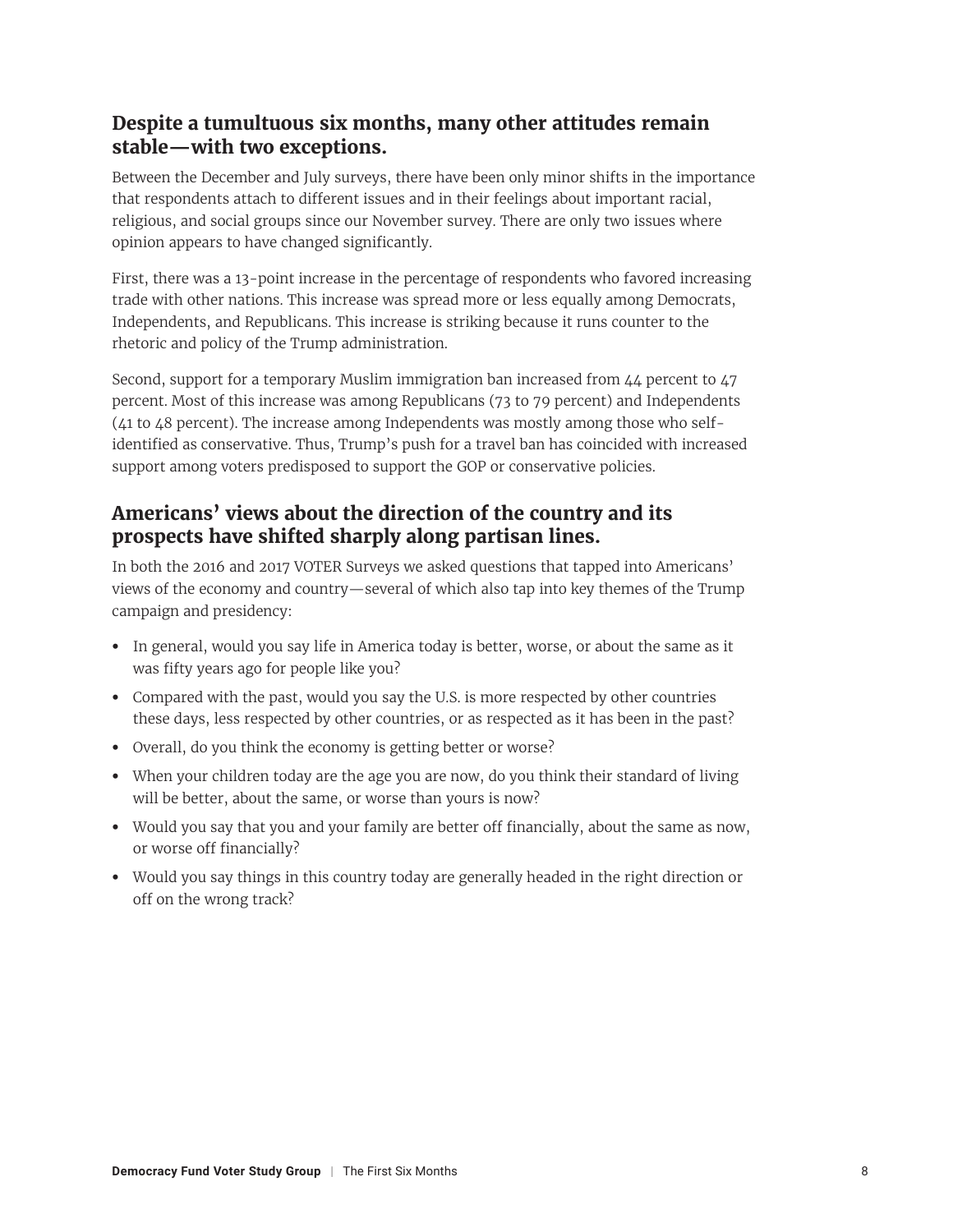

#### **Figure 5: Perceptions of the country's direction**

In line with political science research, partisanship strongly affected how Americans' views have changed over the past 7 months. Clinton voters generally felt worse about their quality of life as well as the nation's economic and political standing. But Trump voters have become much more optimistic:

- **•** 14 percent more say life is better than it was 50 years ago for people like them
- **•** 25 percent more say the U.S. is more respected than in the past
- **•** 48 percent more say that the economy is getting better
- **•** 6 percent more say that their children will have better standards of living
- **•** 16 percent more say their personal finances are better off financially
- **•** 49 percent more say the U.S. is on the right track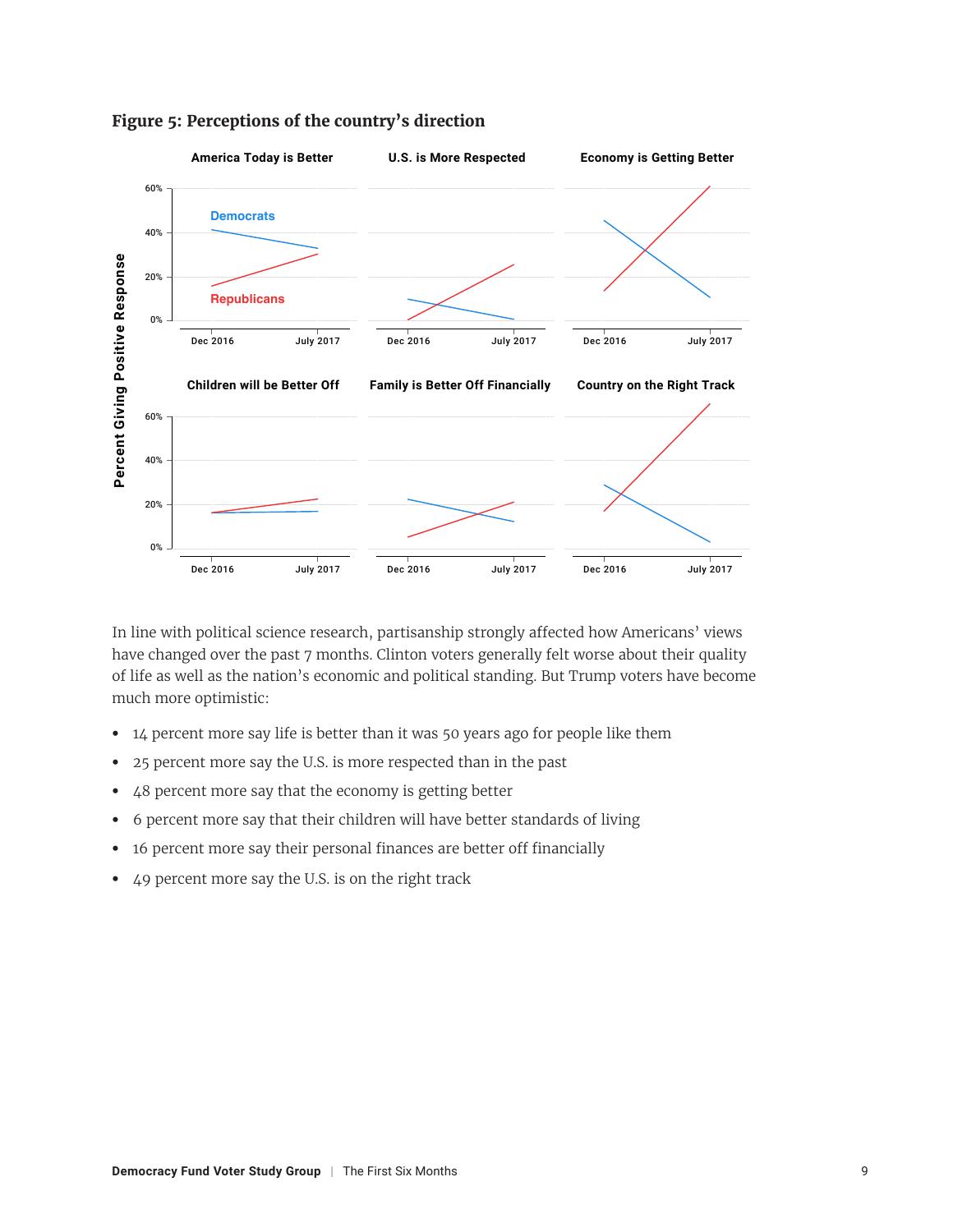# **Americans generally have a negative opinion of Putin, but dislike the person they didn't vote for even more.**

Given Russia's ongoing conflicts with the United States, including its interference in the 2016 election, it is no surprise that Americans have a negative view of Vladimir Putin. According to the VOTER Survey, 76 percent of respondents had an unfavorable view of Putin while just 12 percent had a favorable view.



#### **Figure 6: Favorability ratings**

Views of Putin are tied to partisanship as well. Most Clinton voters have an overwhelming negative view of Putin. Although many Trump voters do too, there is a substantial minority—more than 20 percent—that has a favorable view of Putin. This is somewhat lower, however, than in another poll conducted immediately after the election—which found that 35 percent of Trump voters had a favorable view of Putin.<sup>1</sup>

Public attitudes toward Putin also illuminate our polarized times in this sense: Americans now dislike the opposing presidential candidate more than an authoritarian leader widely believed to have meddled in the 2016 election. Both Clinton and Trump voters dislike the candidate they didn't vote for more than they do Putin. While 97 percent of Clinton voters view Trump unfavorably, just 88 percent view Putin unfavorably. For Trump voters, 97 percent view Clinton unfavorably and 65 percent view Putin unfavorably.

<sup>1</sup> See: <https://today.yougov.com/news/2016/12/14/americans-and-trump-part-ways-over-russia/>.